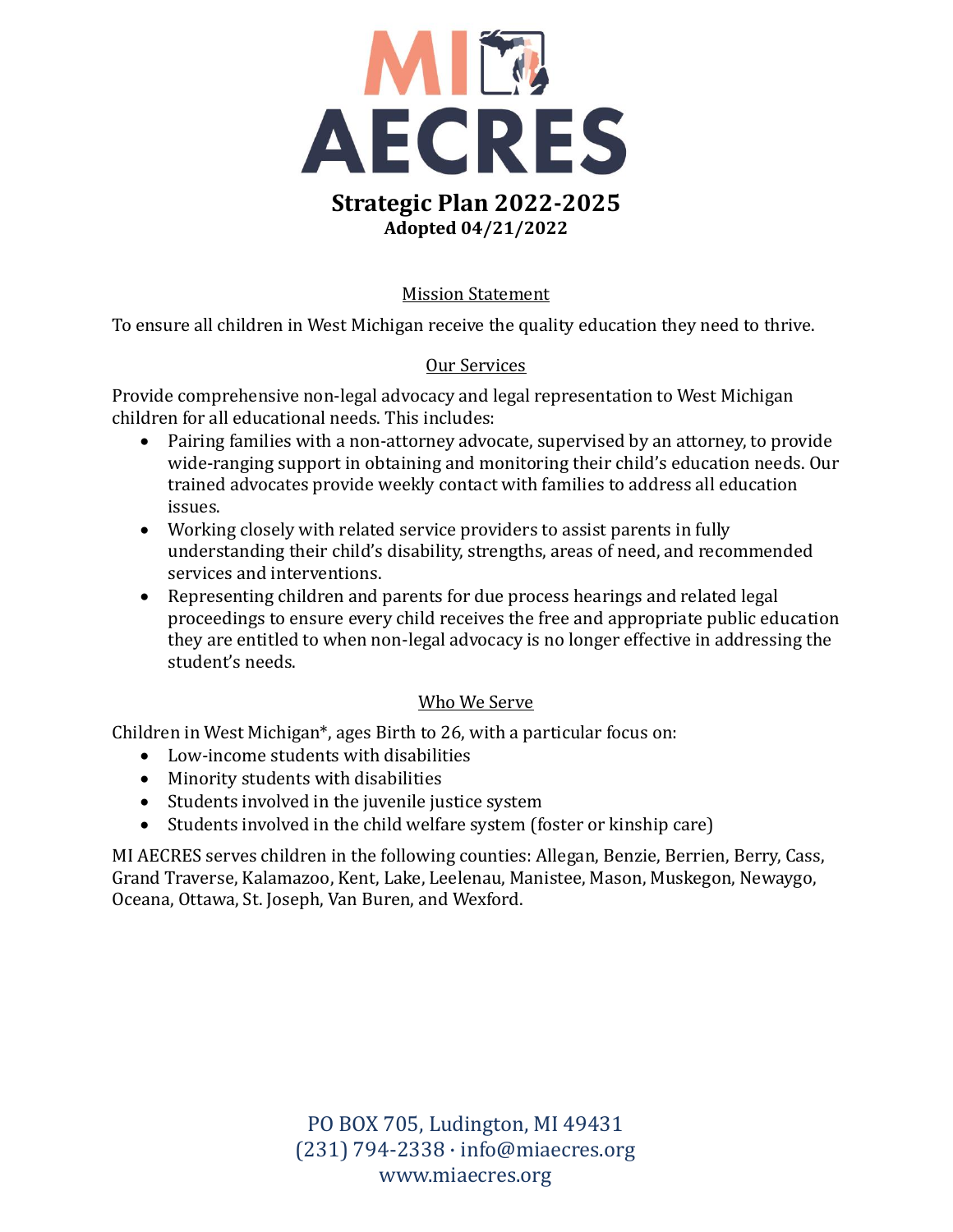# **SWOT Analysis**

#### Our Strengths

#### I. WHAT IS OUR STRONGEST ASSET?

A. Experience and expertise in education law, along with other aspects of disability, juvenile, and family law.

1. Special education law in itself is a very niche area, particularly when representing families; approximately a dozen max statewide, most concentrated in the greater metro detroit area

2. Even harder find attorneys with special education law experience combined with other aspects of juvenile law

3. Parents can't exercise their rights under special education and related education/disability laws without an attorney - required for filing due process complaints and complaints in federal court that can be well-argued when going against a district armed with an attorney

4. Schools often don't inform parents of their rights proactively, so attorneys are needed to train both parents and non-attorney advocates to serve families

B. Professional relationships with other individuals, agencies, service providers, and courts working with families to generate referrals, promote collaboration, and best meet client needs to serve as many students and families as possible, as effectively and efficiently as possible

C. Dedicated and organized individuals

1. Passionate about education, making sure that children are getting the quality education they need to thrive.

2. Range of experience and expertise including non-legal advocacy, training, supervising, systemic advocacy, litigation

3. Over 25+ years of combined experience in special education law and advocacy

a) KT - class action litigation with ACLU related to Flint Water Crisis; special education eligibility due process success; worked for Children's Law Center, representing youth for all aspects of courtinvolvement; New Haven Legal Assistance, represented children caught in school-to-prison pipeline; co-authored article for the inaugural Education Law issue for the Michigan Bar Journal

b) JB - Established for LSEM direct representation of families impacted by the Flint Water Crisis Education Litigation, creating model of training students to serve as non-attorney advocates for families under her direct supervision for due process complaints as needed; established private education firm immediately following admission to the SBM, filing state and due process complaints within first 6 months of operation; successful outcomes for clients through mediation, including financial compensation - settled case for \$40k for client; co-authored article for the inaugural Education Law issue for the Michigan Bar Journal

c) LA - 15 years of experience with education law, 7 years of experience with Title IX. Previously worked for Legal Aid in Cincinnati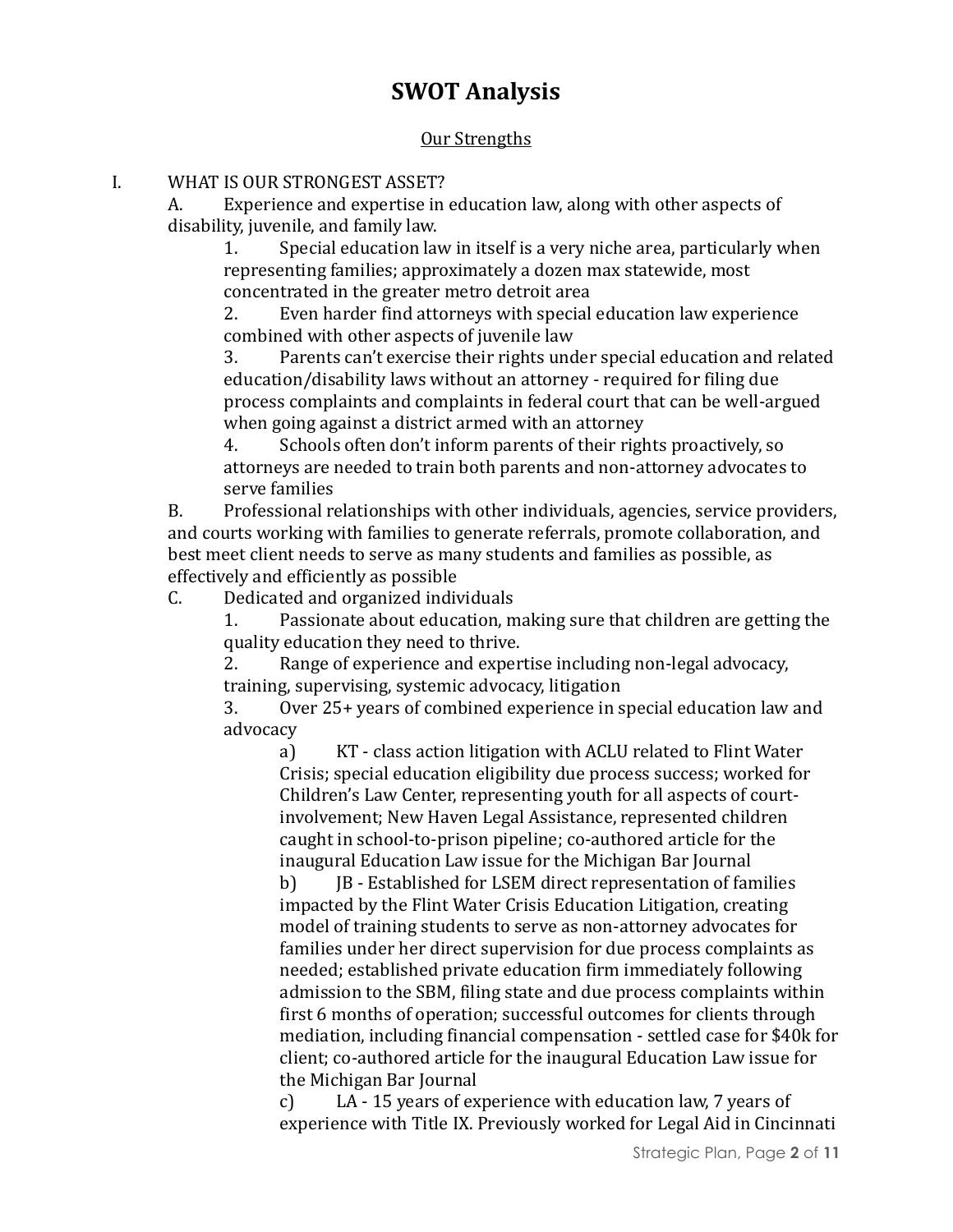and worked for Legal Services in Michigan, briefly, before working for Michigan State. Operates a solo firm providing representation in special education, civil rights, employment, and Title IX cases. Also serves on the board of The Firecracker Foundation, a Lansing-based nonprofit which serves children who have survived sexual violence.

d) CH -8 years experience representing k-12 students at disciplinary hearings. Serve as supervising attorney for U of M's Student Representation Project. Senior staff attorney at Street Democracy representing Detroit's homeless in criminal and civil matters since 2016 as well as spear-headed Street Democracy's Rethink Discipline Project. Authored article regarding education discipline reform published in Michigan Bar Journal. Chair of the Lansing ACLU Local Unit. Secretary for Gerald Beckwith Constitutional and Civil Liberties Fund

e) CC - Master's in Social work. Experience in the juvenile justice system, school social work system, foster care and adoption work, and have recently accepted a job as an LGBTQIA+ youth play therapist. I have worked at the CO State Capitol working on diverse legislation to provide equal opportunity for all individuals.

II. HOW IS OUR NONPROFIT DIFFERENT FROM OTHERS?

A. Provide comprehensive, coordinated direct advocacy and representation to meet students' education-related needs - can assist families from beginning of nonlegal advocacy all the way through to appealing due process decisions/filing in federal court without needing to refer families elsewhere or spend time playing "catch up" when taking in-progress cases from elsewhere - creating the "one stop shop"

B. Will provide comprehensive, holistic representation to children involved in delinquency and/or abuse/neglect cases to address underlying education needs in conjunction with criminal charges/being placed outside of the home

C. Operating largely as a law firm as a non profit, which helps with long-term funding and financial sustainability

D. Serving areas with significant gaps in these legal areas, including low-income families.

E. Will provide collaboration on policy that furthers our mission toward equitable education for all children.

III. WHAT UNIQUE RESOURCES DO WE HAVE ACCESS TO?

A. Network of education and juvenile attorneys, both across the state and across the US.

1. Help us to identify key changes and advocacy efforts

2. Help us to identify and implement best practices in education advocacy and representation

- 3. Stay updated on trends and trainings
- 4. Model programs to represent targeted populations, such as youth involved in delinquency courts or family courts
- IV. DO WE HAVE A SUSTAINABLE COMPETITIVE ADVANTAGE?

A. Yes, training young legal leaders in education law to lead the effort in the future and expand access to families to know and enforce their education rights; developing the necessary future legal talent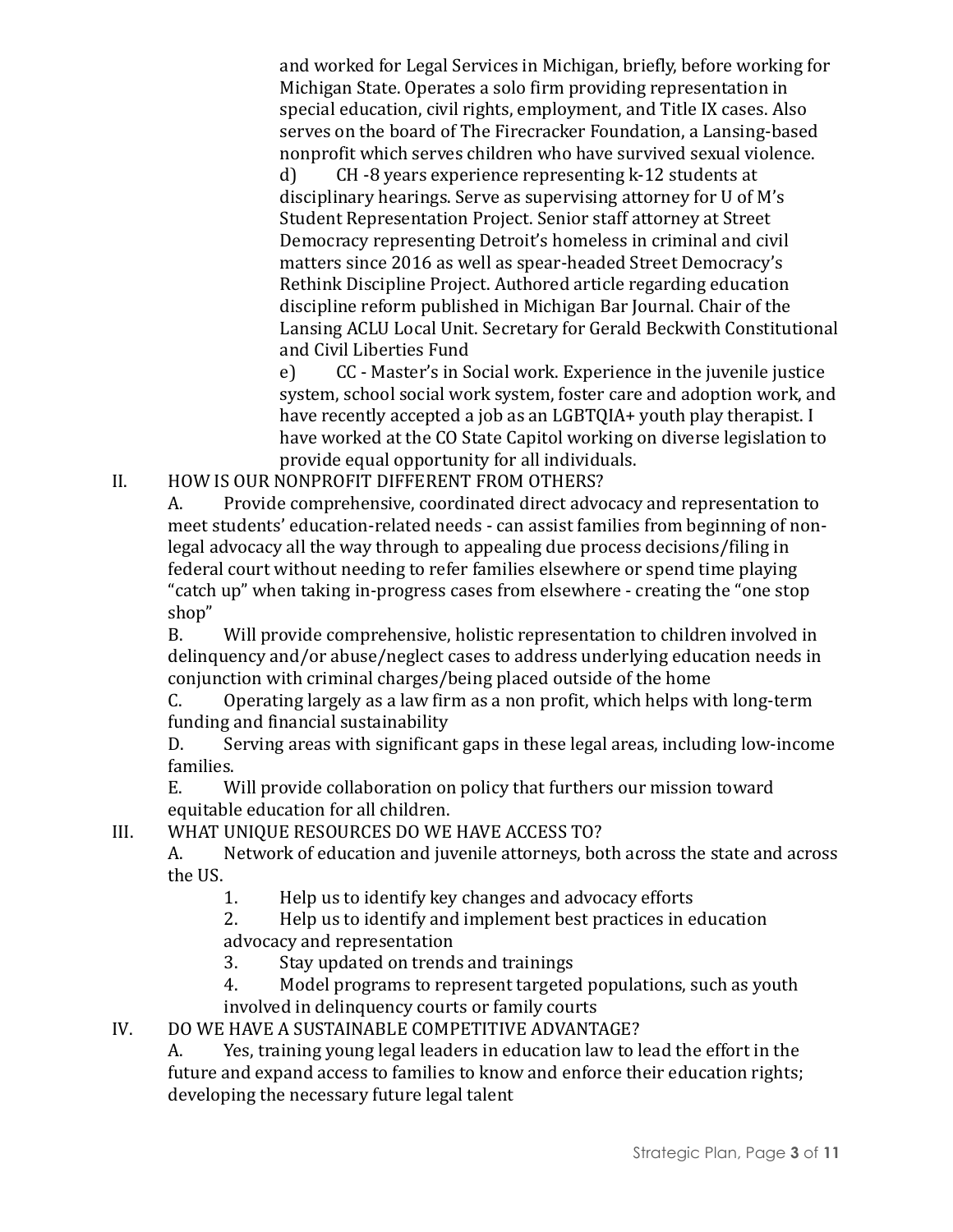B. Yes, by maintaining professional relationships to generate referrals and expanding to have court contracts focused on providing education advocacy and representation to underrepresented populations in juvenile and family courts, as well as to work closely with other related service providers

C. Structuring as a non-profit law firm to maintain current programming through attorney fees, offering families affordable payment plans/sliding scale fees for services

V. WHAT IS OUR UNIQUE SELLING PROPOSITION?

A. The only non-profit firm in West Michigan providing comprehensive education advocacy and legal representation to students with disabilities to ensure they are receiving an appropriate education to allow them to become independent, successful, and thriving adults; "one stop shop."

B. Ability to pair families directly with an advocate to be proactively involved in assisting families, making weekly contact with families, and being very involved to fully support families in real-time

C. Serving areas with significant gaps in these legal areas, both geographically and economically

VI. DO WE HAVE ANY MARKETING STRATEGIES OR POTENTIAL?

A. Potential - targeted outreach to agencies working with youth, connect with Legal Services of Western Michigan, connect with local courts. Spreadsheet of agencies currently being drafted.

B. Potential - Local Community Foundations

VII. WHAT SKILLS DO OUR FOUNDERS/STAFF/BOARD MEMBERS HAVE THAT OTHERS DON'T HAVE? ALSO SEE ABOVE

A. Experience representing families and students with disabilities for education needs, both through litigation and non-legal advocacy

B. Experience training and supervising law students/interns to act as non-legal education advocates

C. Representation experience with Juvenile delinquency

D. Connections on westside of state

# Our Weaknesses

# I. WHAT EXPERTISE/SKILLS DO WE LACK?

A. Personal connections to the communities we're serving. Jacquelyn resides in Mason County and Kristin resides in Kalamazoo county, but connections need to be made in the remaining west Michigan counties.

B. Personal connections with funders to provide unrestricted funds for costs while applying for specific grants

II. IN WHAT AREAS ARE OUR COUNTERPARTS BETTER THAN WE ARE?

A. We have no accountant or person with financial expertise on the board to assist with financial management and fundraising/donation efforts

B. Counterparts are more established within the communities they serve.

III. WHAT ASSETS DO WE NEED THAT WE CURRENTLY DON'T HAVE?

A. Money to pay initial salaries and marketing materials - actively looking to identify potential underwriters/initial donors, grants to apply for

IV. DO WE HAVE ALL THE TECHNOLOGY OR EQUIPMENT THAT WE NEED?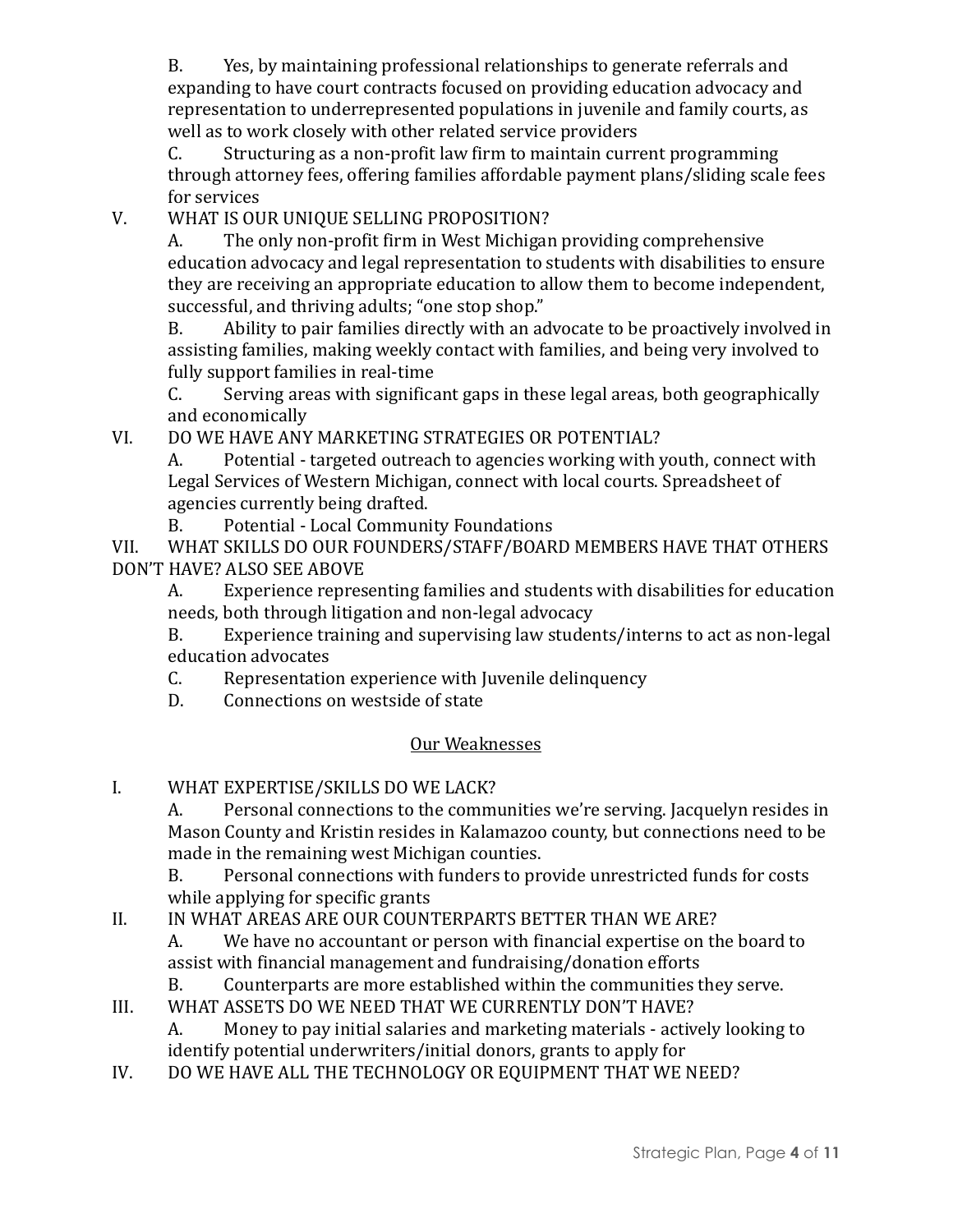A. Mostly, but would be better if we had funding to afford case management software specific to legal firms. Jacquelyn will look into PIKA, but that will still have an associated cost. Jacquelyn and Charles will also speak with Jayesh about the database he designed.

V. ARE WE UNDERSTAFFED?

A. Not at this time - recently retained new interns; have attorney to supervise. Board members available for consultations and feedback. However, do need to continue planning ahead, so there are no gaps in staffing between student semesters.

VI. DO WE HAVE ANY CASH FLOW PROBLEMS?

A. Yes - have very minimal cash right now. Cash available is insufficient to pay complete independent contractor fees.

## **Opportunities**

- I. WHAT TRENDS MIGHT POSITIVELY AFFECT OUR AREAS OF FUNCTIONING?
	- A. COVID/school shutdowns continue to effect type of student programming and effectiveness/consistency of student education plans
	- B. Push for criminal justice/juvenile justice reform
	- C. Push for education reform

D. Findings of lead in more areas - can craft grants specifically around that issue and those needs

- II. IS THERE TALENT AVAILABLE THAT WE COULD HIRE?
	- A. Yes for-profit advocates may be willing to work for us, either as an employee or Independent Contractor.

B. Also, law students that intern/extern for us may consider as an employer upon graduation if we're able to offer adequate financial compensation

III. IS THERE A NEED IN THE FIELD THAT WE'RE NOT MEETING, BUT COULD?

A. Yes, VERY LITTLE education advocates/attorneys dedicated to west michigan, particularly in the northwest region.

B. A lot of times, juvenile courts don't consider educational needs or underlying disabilities when charging children criminally

C. District attorneys have had a monopoly on establishing precedent in the west side as parents have lacked means and ability to retain advocates and attorneys

IV. ARE THERE ANY GOVERNMENT POLICIES/FUNDING/TRENDS THAT WE COULD TAKE ADVANTAGE OF?

- A. No waivers of substantive IDEA requirements during COVID
- B. Criminal justice/juvenile justice reform
- C. Education reform
- V. IS THERE A NICHE AREA OF NEEDS THAT WE'RE NOT CURRENTLY TARGETING?
	- A. Yes, children with disabilities in high-poverty areas, high-minority areas
	- B. Those involved in juvenile justice system and placed out of home
	- C. Those involved in family court and placed out of home

# **Threats**

## I. WHAT POLICIES/TRENDS/ISSUES IN THE EXTERNAL ENVIRONMENT COULD NEGATIVELY IMPACT THE SETUP/FUNCTIONING/SUSTAINABILITY OF THIS NONPROFIT?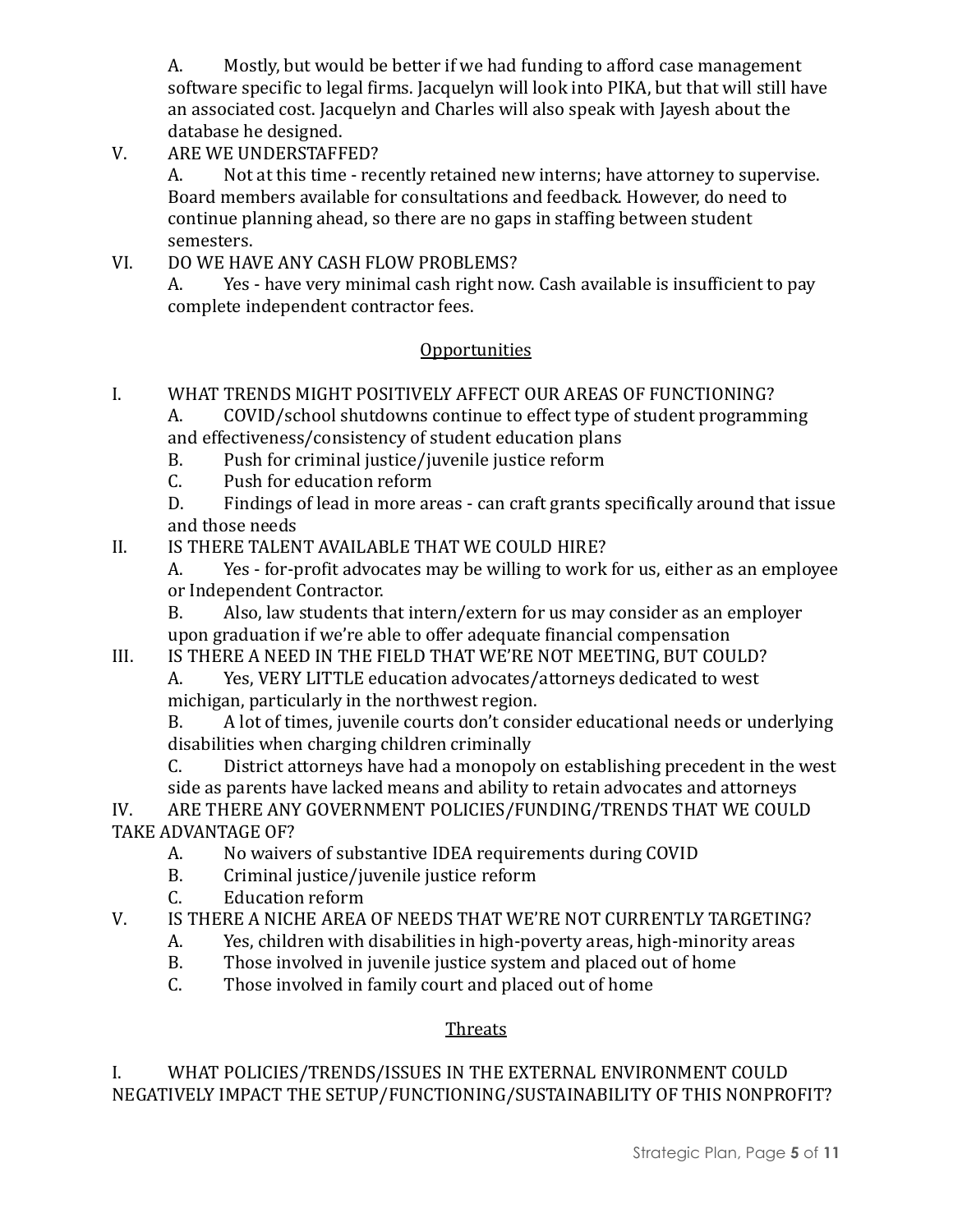A. Deferring to schools as "experts" and "trying their best," particularly during COVID

B. Focus on kicking the can down the road in terms of providing services, particularly during COVID

C. Other states, like Georgia, have an education law section, whereas Michigan has not made education law a priority within the State Bar

II. ARE THERE ANY SOCIAL ISSUES THAT COULD NEGATIVELY IMPACT OUR FUNCTIONING?

A. Covid can definitely hurt and help

B. Oxford shooting - resurgence of zero tolerance, wanting to be extra cautious

C. Lack of teaching staff, other school staff shortages in general

III. ARE THERE ANY OTHER ORGANIZATIONS THAT COULD COMPETE FOR FUNDS IN OUR AREA?

A. Legal Services of Western Michigan

B. Possibly other organizations, but I could not identify any other non-profits specifically doing education advocacy in West Michigan for competing for grants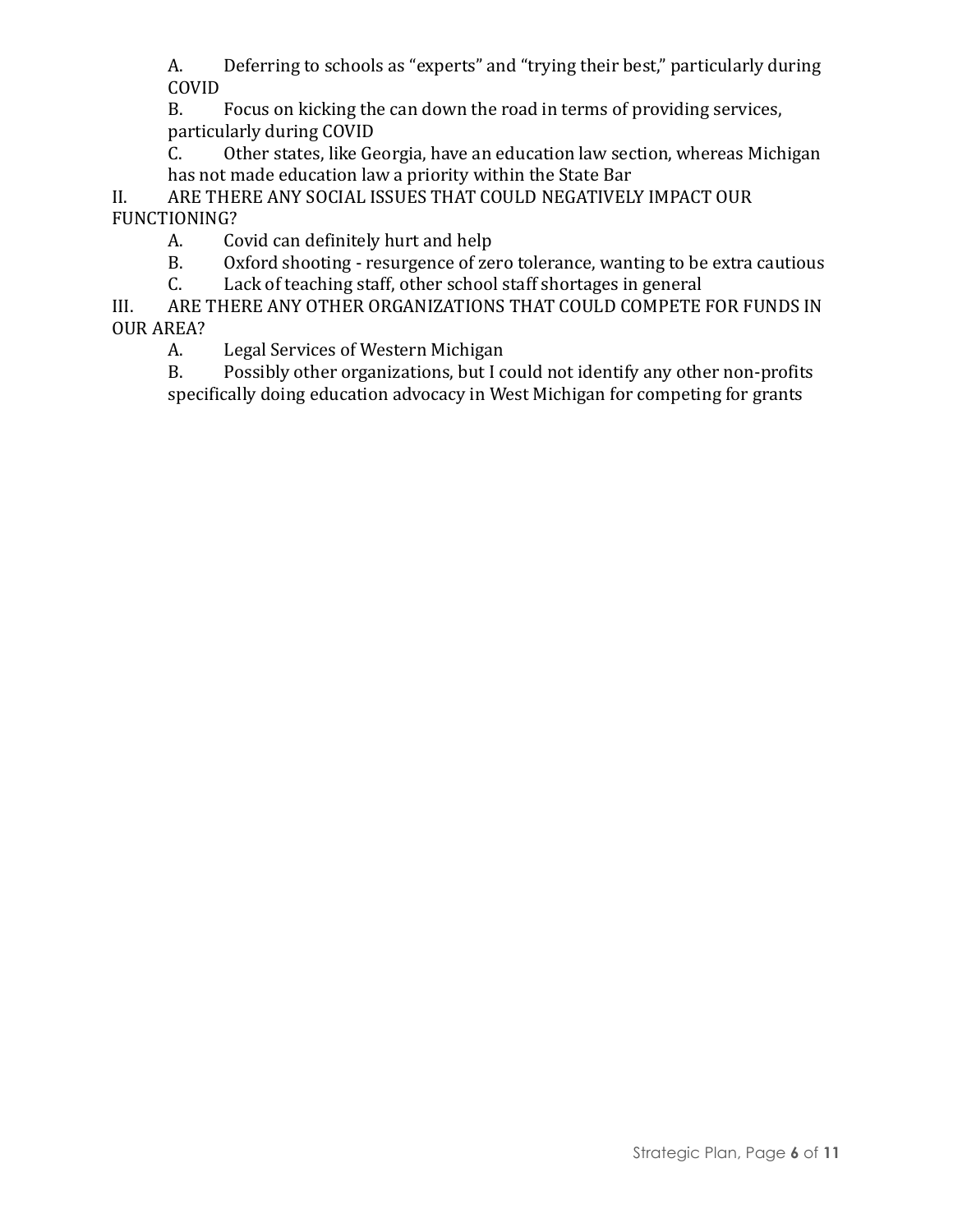**Goal 1**: Expand education advocacy to families in high-poverty or remote geographic areas to improve educational outcomes, such as increased graduation rates and increased inclusion in the general education classrooms.

Objective 1: Increase the amount of clients served through outreach to agencies/families in the counties we serve

Activities/Strategies:

- Create database of agencies (churches, doctors offices, counseling offices, service providers, ISDs) who come into contact with children with disabilities and their parents
- Contact all agencies within the database
- Create phone script for reaching out to agencies
- Create outreach flyer to share with agencies
- Create quarterly newsletter to share with families and agencies
- Create database to track number of intakes per month
- Partner with agencies to appear at their community outreach events

Outcome Measures:

- Intake database created by April 1, 2022
- Agency database created for all counties by May 1, 2022
- Outreach Flyer created by June 1, 2022
- Phone script created by June 1, 2022
- Agencies contacted and contact list updated in database by August 2022
- Identify baseline of number of intakes by August 2022
- Quarterly Newsletter started in November 2022
- Number of monthly intakes increased by at least 80% by November 2024, compared to August 2022
- Attend at least 10 community outreach events by November 2024

Objective 2: Provide direct education advocacy to clients

Activities/Strategies:

- Create database of law schools, schools of education, community agencies that could potentially provide/recruit volunteer advocates
- Contact all agencies within the database
- Host event on "why should you be an advocate/what an advocate does"; partner with agencies to host this
- Participate in law school/graduate school networking events
- Create and maintain database of advocates
- Train Advocates in education advocacy
- Create "Education Advocate Manual"
- Create and maintain current and past client database

Outcome Measures: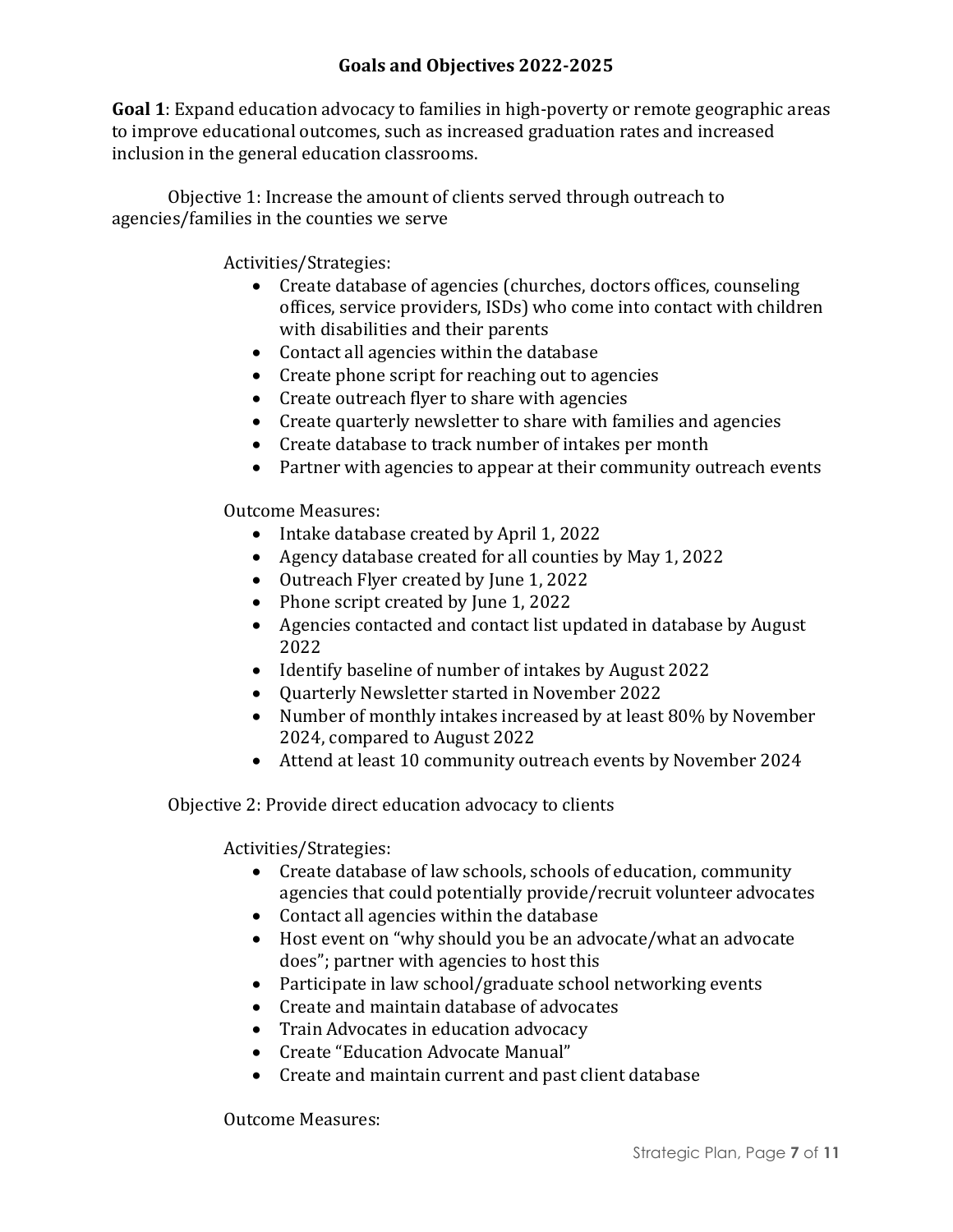- Database of potential recruiting agencies created by April 1, 2022
- Database of current and past clients created by April 1, 2022
- Agencies on database contacted by May 1, 2022
- Host annual "Why You Should be an Advocate" event in August of 2022, 2023, and 2024.
- Participate in at least 6 law school/graduate school networking events by November 2024
- Host an advocate training each semester (approx January and August of each year)
- Create Education Advocate Manual by August 2024
- Database maintained with quarterly updates by November 2024.
- Increase the number of current clients by at least 90% by November 2024, compared to April 2022.
- Increase the number of education advocates to at least 5 by November 2024.

Objective 3: Improve educational outcomes for clients

Activities/Strategies:

- Create and distribute exit survey for clients
- Create student outcomes chart to complete for clients at intake and exit

Outcome Measures:

- Create exit survey by May 1, 2022
- Create student outcomes chart by June 1, 2022
- Increased academic performance, as measured by grades or district assessments for at least 80% of clients by November 2024
- Increased participation in general education classroom for new or current clients placed in self-contained classroom or receiving resource room support >50% of the day
- At least 80% of clients graduated or on diploma track by November 2024
- Favorable responses on exit surveys for at least 80% of clients by November 2024

**Goal 2**: Increase resources to meet the needs of clients and create a self-sustaining organization

Objective 1: Increase incoming funds to ensure overhead and independent contractor costs are covered, and to hire part-time lead education advocate

Activities/Strategies:

- Create and maintain donor database
- Create and maintain donation strategy/plan to improve number of donors and amount given
- Create and maintain database of grants to apply for
- Apply for grants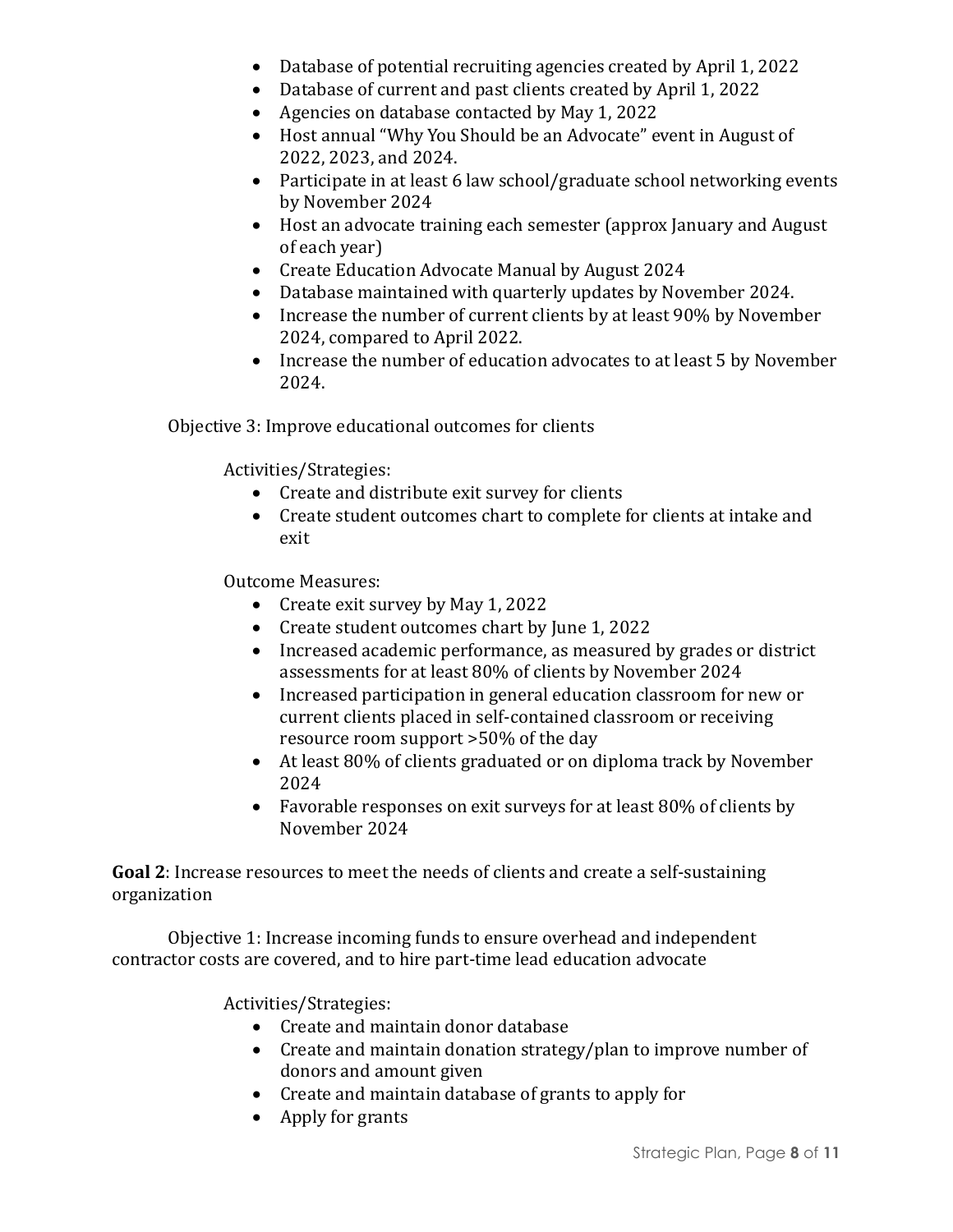- Host fundraisers
- Draft and file due process complaints
- Increase number of fee-for-service clients

Outcome Measures:

- Donor database created by May 1, 2022
- Client income bracket chart created by June 1, 2022.
- Donor database of at least 100 individuals by November 2024
- Average yearly donation of \$100 per donor by November 2024
- Grant Database created by February 2022
- 8 grant applications submitted by November 2024
- At least 1 grant received by November 2024
- First fundraiser hosted by August 2022
- 2 fundraisers hosted in fiscal year 2023
- 3 fundraisers hosted in fiscal year 2024
- An average of 3 due process complaints filed with at least \$2000 in attorney fees awarded per year by November 2024
- At least 50% of clients paying at least 50-100% of standard fee for services and at least 30% of clients paying 20-50% of standard fee for services by November 2024, with the remainder of clients being served pro bono.

Objective 2: Increase number of education advocates to serve clients

Activities/Strategies:

- Create database of law schools, schools of education, community agencies that could potentially provide/recruit volunteer advocates
- Contact all agencies within the database
- Host event on "why should you be an advocate/what an advocate does"; partner with agencies to host this
- Participate in law school/graduate school networking events
- Create and maintain database of advocates

Outcome Measures:

- Database of potential recruiting agencies created by April 1, 2022
- Database of current and past clients created by April 1, 2022
- Agencies on database contacted by June 1, 2022
- Host annual "Why You Should be an Advocate" event in August of 2022, 2023, and 2024.
- Participate in at least 6 law school/graduate school networking events by November 2024

Objective 3: Expand the use of volunteer service providers/providers who accept medicaid or work on sliding scale fee to work with clients

Activities/Strategies:

• Create database of service providers who work with children with disabilities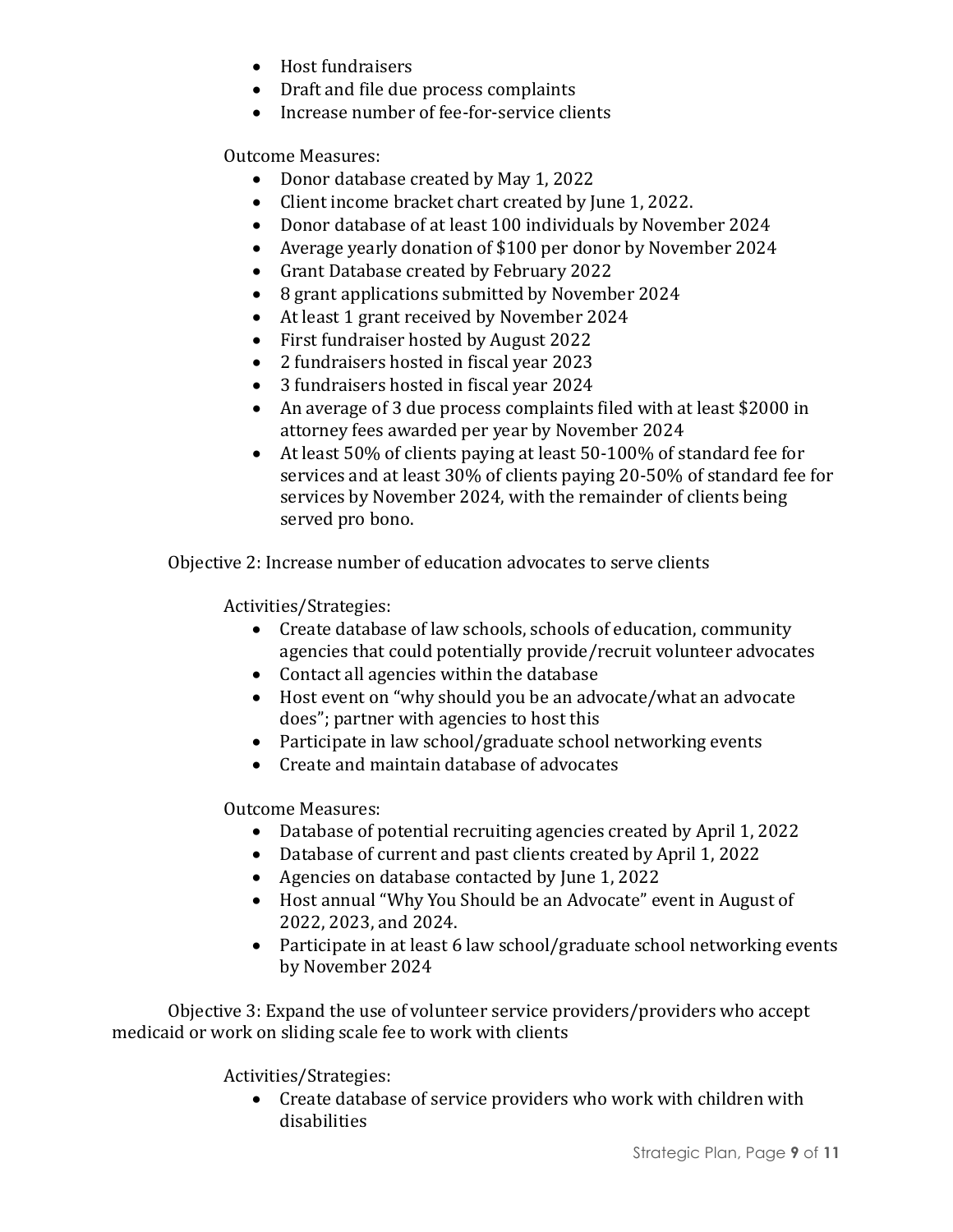- Contact all agencies within the database
- Create phone script for reaching out to agencies
- Update resource page on website accordingly, as providers increase

Outcome Measures:

- Agency database created for all counties by June 1, 2022
- Phone script created by June 1, 2022
- Agencies contacted and contact list updated in database by September 1, 2022
- At least 3 service providers total identified in each service area (ie counseling, tutoring, SLP, PT, OT) by November 2024